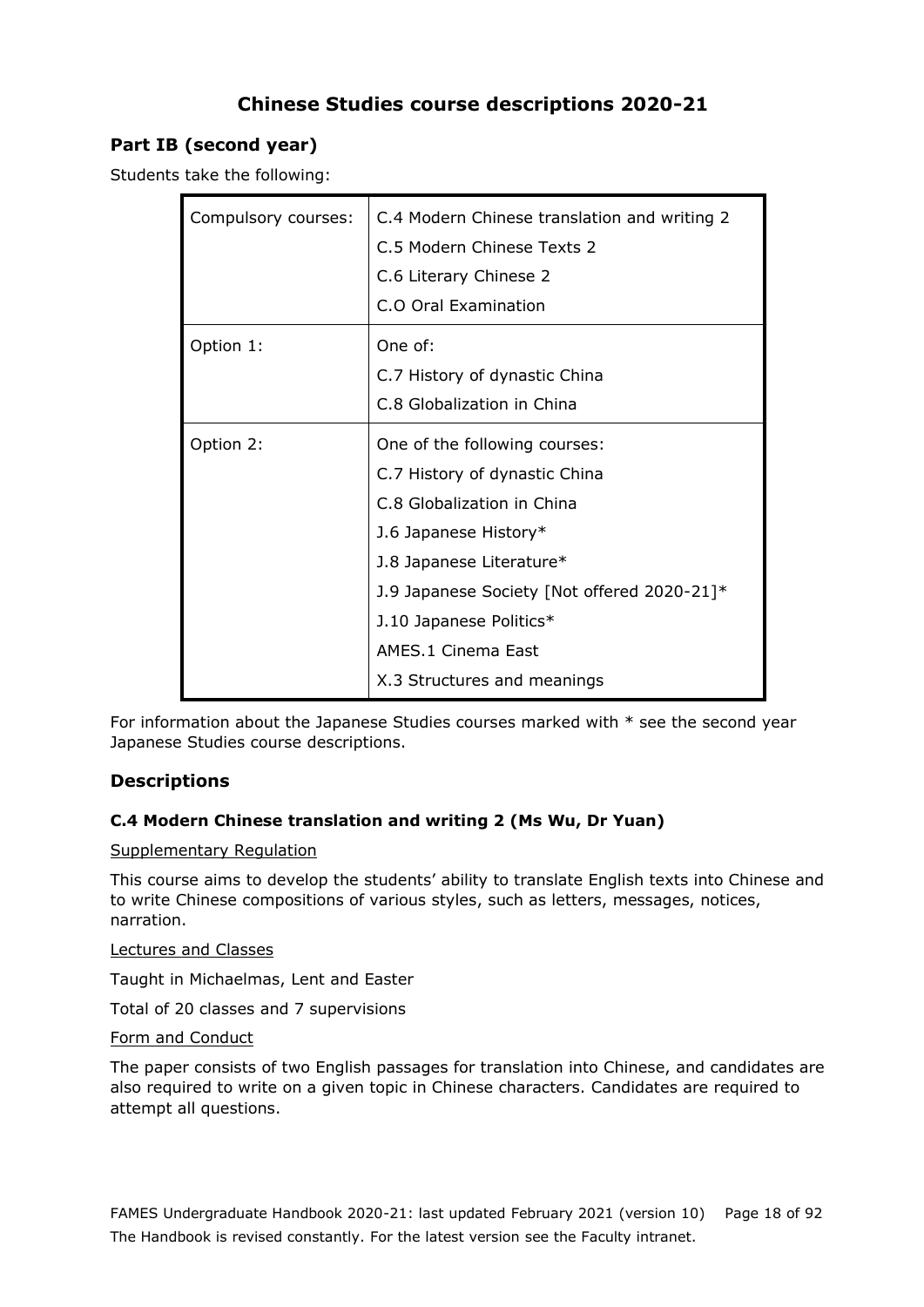# **C.5 Modern Chinese Texts 2 (Dr Yuan)**

### Supplementary Regulation

This course enables students to read modern Chinese writings, both literary and nonliterary. Information about authors, the background, and the linguistic and stylistic features of the texts is provided as appropriate. The purpose is to give students experience of intensive and extensive reading. Students read unabridged texts from beginning to end, thus increasing their vocabulary and familiarity with modern written Chinese and advancing their understanding of aspects of Chinese historical and cultural experience in 20th-century and contemporary China.

### Lectures and Classes

Taught in Michaelmas, Lent and Easter

Total of 60 classes and 7 supervisions

### Form and Conduct

The paper consists of three literary and non-literary passages from unspecified modern Chinese texts for translation into English. Candidates are required to attempt all questions, which are of equal value. Copies of the *Xiandai hanyu cidian* will be provided.

### **C.6 Literary Chinese 2 (Professor Sterckx and Dr Ganany)**

### Supplementary Regulation

An introduction to selected works of poetry, prose, and fiction in literary Chinese. The course draws on texts ranging from early medieval to late imperial times. Students are introduced to the basic features of grammar and genre and the intellectual and historical background of the readings in question.

### Lectures and Classes

Taught in Michaelmas and Lent

Total of 32 classes and a minimum of 8 supervisions

### Form and Conduct

This paper contains three sections, all of which must be attempted. Section 1 contains one or more passages from seen texts in literary Chinese for translation into English. Candidates may be asked to comment on the texts in question. Section 2 contains unseen texts for translation into English. Section 3 is a comprehensive reading exercise. Candidates are asked to answer questions, in English, on one or more unseen texts.

### **C.O Oral Examination (Ms Wu, Dr Yuan)**

The examination consists of a listening comprehension test and an oral test. All oral tests will be recorded.

Lectures and Classes

Taught in Michaelmas, Lent and Easter

Total of 60 classes and 6 supervisions

### Form and Conduct

(a) Listening comprehension test

Candidates will be asked to answer multiple-choice questions in Chinese related to recorded passages in Chinese (40 marks; approximately 30–40 minutes).

### (b) Oral test

FAMES Undergraduate Handbook 2020-21: last updated February 2021 (version 10) Page 19 of 92 The Handbook is revised constantly. For the latest version see the Faculty intranet.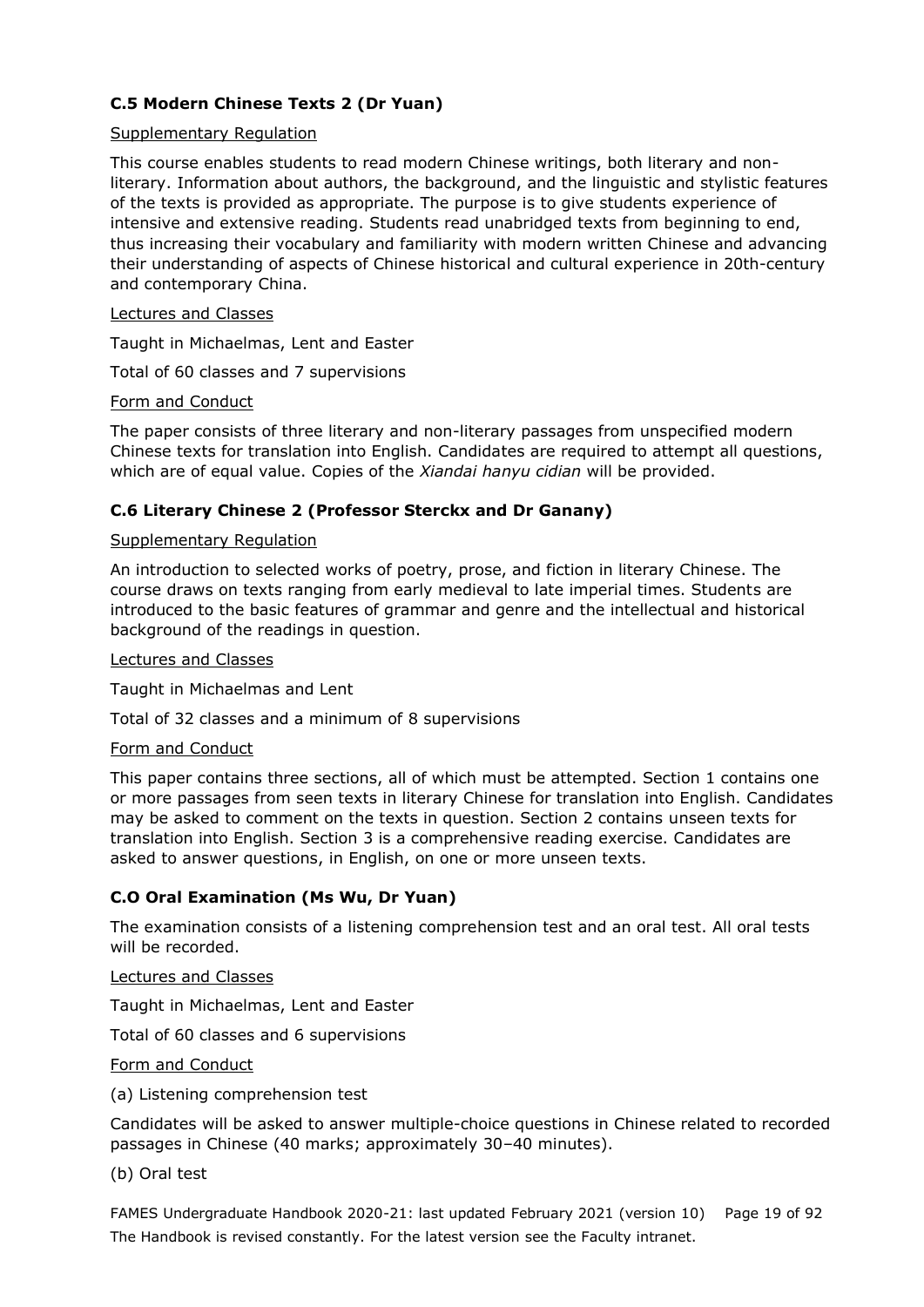The candidate will first be asked to produce an oral piece of work according to a stimulus provided, and then he or she will be asked to give an impromptu talk in Chinese on a given topic. Finally, there will be a short free conversation in Chinese between the candidate and the examiners (60 marks; approximately 15 minutes).

# **Optional courses**

### **C.7 History of dynastic China (Dr Elias, Dr Galambos and Dr Ganany)**

### Supplementary Regulation

The history of dynastic China from the Qin through the Qing periods. The course introduces students to many of the formative events and topics of these periods through the use of primary texts (in translation) and select secondary readings. The course explores not only the topics that these texts raise such as the metaphysical foundations of empire, the role of emotion in history, and the construction and reconstruction of identities but also how these texts develop and shape history and the historiographic tradition.

### Course Description

The course explores a wide range of topics that form the basis of Chinese civilisation, from politics and law in ancient China, through urban life and encounters with foreign cultures in medieval China, to literature and religious practice in late imperial China. Readings for this course include historical surveys, poetry, fiction, painted scrolls, and Buddhist sutras, among other materials.

### Lectures and Classes

Taught in Michaelmas

Total of 14 participatory lectures and 3 supervisions

### Form and Conduct

This paper will consist of nine questions divided into three sections. Candidates are required to answer at least one question from each section. All questions will be of equal value.

### **C.8 Globalization in China, 1850 to the present (Dr Chau)**

### Supplementary Regulation

The history of globalization in China from the Taiping Rebellion in the mid nineteenth century until today. For the century after 1850, it will examine the rise of the large vibrant port cities that resulted from the rapid expansion of foreign trade and became centres of social, political, and cultural change. It will also analyse Chinese migration, the emergence of Chinese forms of modernity, the rise of resistance movements to Western financial imperialism, and the effects of revolution and warfare. China's current phase of globalization will be placed against the background of this earlier phase of globalization.

### Course Description

2020-21 theme: Language and Nation in China and Beyond

### Lectures and Classes

Taught in Michaelmas and Lent

Total of 16 participatory lectures and 3 supervisions

### Form and Conduct

This paper will be examined by an 8,000-word long essay. Two hard copies and one electronic copy (pdf) giving only the examination entry number of the candidate, shall be submitted to the Faculty Office on the first Thursday of Full Easter Term.

FAMES Undergraduate Handbook 2020-21: last updated February 2021 (version 10) Page 20 of 92 The Handbook is revised constantly. For the latest version see the Faculty intranet.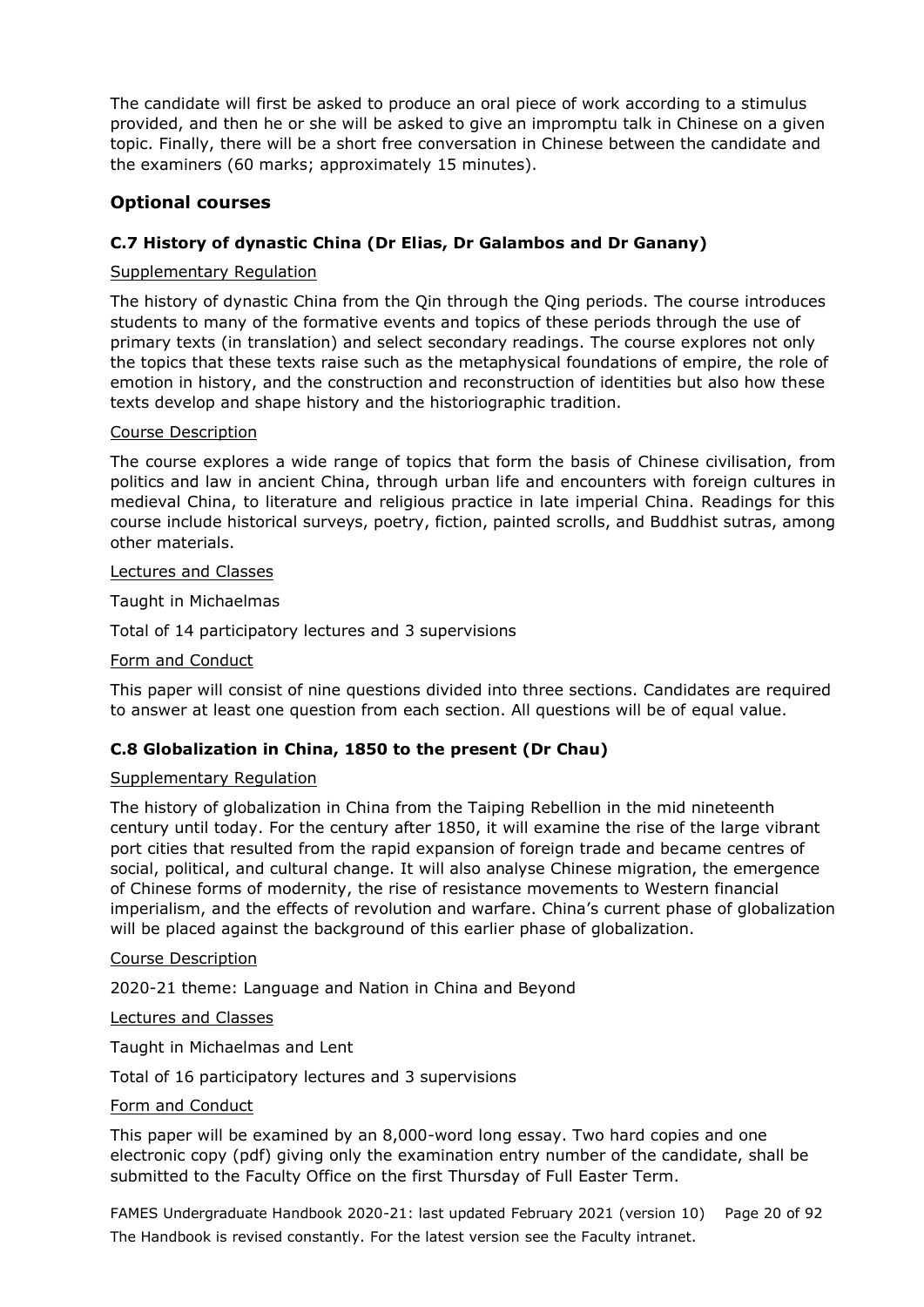# **AMES.1 Cinema East (Dr Peleg, Dr Young et al)**

### Supplementary Regulation

This course provides students with the opportunity to explore the film traditions of East Asia and the Middle East through a number of possible themes, including modernity, identity and nation, and genre. These broad concerns encompass common themes of comparative significance, such as gender, city and countryside, love, marriage, and family and violence and are expressed in genres such as melodrama.

### Course Description

Cinema was the major globalizing cultural medium of 20th-century modernity, at once transnational and yet deeply embedded in the lived experience of particular societies. East Asian and Middle Eastern countries have developed indigenous and independent film industries since the very early days of cinema, and film has played an important role in the cultural imagination of the different modern nations. The importance of cinema has, if anything, increased in this new century of the internet and a wide area of electronic means of conveying, storing, consuming (and stealing) moving images. All have combined to significantly broaden access to film and film culture for individuals and audiences around the world. Apart from being a subject of study in its own right, film can be an invaluable adjunct to the study of literature and history. It can offer a window on social reality and visual culture, and, like literature, can pose new questions or offer new perspectives. Finally, although this is not a language-based course, it can offer as by-product a record of living voices exercising the widest range of linguistic expression for students working with films from the area of their specialisation.

This course provides students with the opportunity to explore the film traditions of East Asia and the Middle East through a number of possible themes, including modernity, identity and nation, and genre. These broad concerns encompass common themes of comparative significance, such as gender, city and countryside, love, marriage, and family and violence and are expressed in genres such as melodrama. Students will be given access to a range of interesting classic and less well-known films while developing the skills and vocabulary to perform good cinematic analysis. Secondary readings and lectures will help to familiarise students with the historical, social, political and cultural contexts behind each film and thus deepen their understanding and appreciation for the films discussed.

### Lectures and Classes

The course will be taught in weekly sessions for a total of 16 weeks (8 each in Michaelmas & Lent terms). Sessions will comprise participatory lectures and seminars, with some content provided in a pre-recorded form. Students may be asked on occasion to lead seminars and make presentations based on the weekly readings that should stimulate discussions about the films viewed and issues that they raise. Each student will also write a minimum of two essays each term. Feedback on these will be given in supervisions or in group discussions.

Taught in Michaelmas and Lent (final supervisions may be held at the beginning of Easter Term)

Total of 16 participatory lectures and seminars, plus 4 supervisions.

### Form and Conduct

The examination paper will consist of ten questions divided between two sections. Candidates will be required to attempt three questions in total, including at least one from each section.